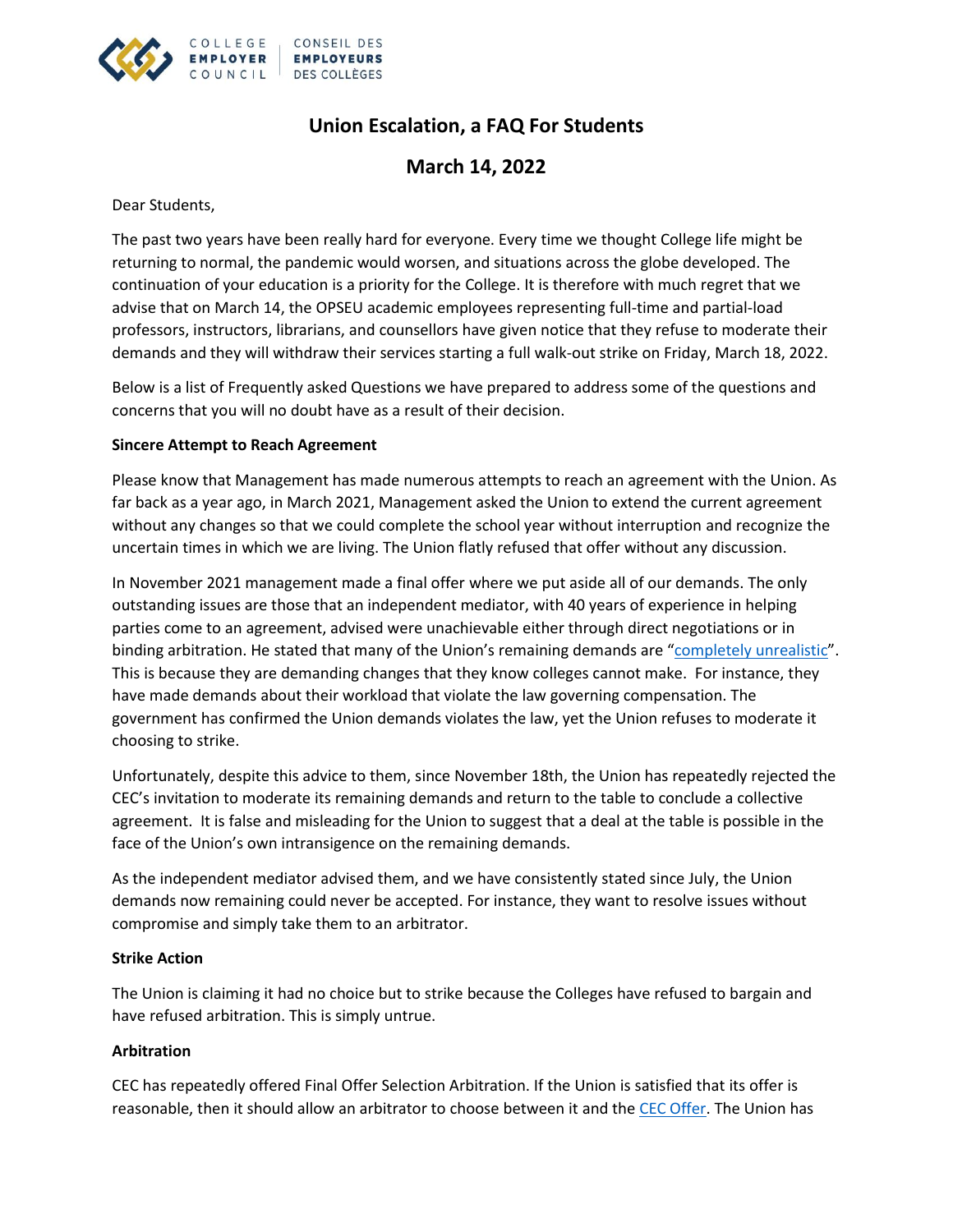

refused to do so which we believe is because it knows that their offer is unrealistic and unacceptable, despite all claims to the contrary.

By insisting on interest arbitration to conclude this round of bargaining, the Union has refused to recognize that the Colleges have not asked for anything and have already agreed to many of the Union demands. Simply put, we have repeatedly tried to reach agreement without any positive response from the Union.

We have put aside all of our demands on a without-prejudice basis and have advised we cannot give any more. We have consistently stated since July that the remaining Union demands could never be accepted. Insisting we take them to interest arbitration is a failure to respect our consistent assertion that these demands fall well outside any acceptable provision. We can never accept them.

Indeed, we ask the Union to reconsider our proposal for an arbitrated solution via Final Offer Selection to ensure there will be no harm or interruption for students.

The outstanding demands over which faculty will be walking out either violate the laws around compensation, give away decision making about fundamental College operations, or undermine College operations in general.

In view of how the Colleges have demonstrated their willingness to concede and compromise under the circumstances, the decision to strike is short-sighted and comes at the expense of students and the College system.

# **No Lock-out**

The Colleges have stated on numerous occasions since November that they will never lock-out faculty. Our promise to students is to continue to make every effort to reach a fair agreement. We want to achieve this with as little disruption as possible. Unfortunately, the Union has chosen to go on a strike. We have sincerely tried to find an agreement and will continue to pursue a reasonable agreement.

#### A [glossary of terms](https://www.collegeemployercouncil.ca/en/bargaining/glossary-of-terms) is available on th[e CEC student resource hub.](https://www.collegeemployercouncil.ca/en/bargaining/student-information)

#### **Q: What is a strike?**

- A strike may take different forms. In general, it is a refusal to work in the normal way that is designed to slow down, disrupt, or stop operations. A strike is organized by a Union as a form of protest typically in an attempt to force the employer to agree to their demands.
- Unfortunately, in the Colleges, when a faculty member chooses to apply pressure by slowing down, disrupting or stopping work, these actions lead to varying degrees of negative impact on students.

#### **Q: What does a full walk-out strike mean?**

- In a full walk-out strike, employees withdraw all their services and choose to walk the picket line.
- Teachers picketing do not teach during a full walk-out strike.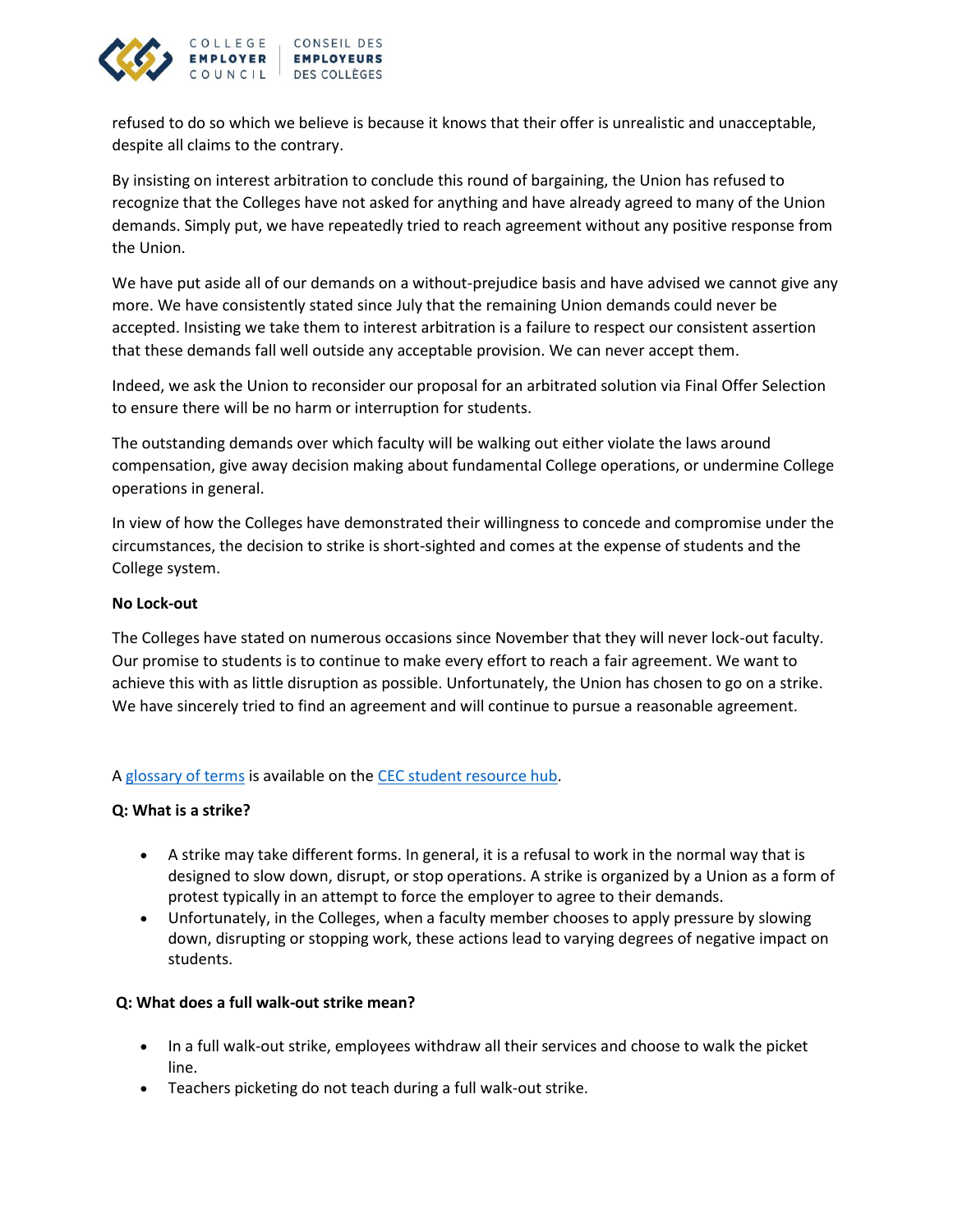

## **Q: Will classes run during a full walk-out strike?**

- Colleges will inform students about the status of classes.
- Check your College website for more information.

## **Q: How long will this strike last?**

- They can last for a day or for an extended period of time.
- Currently, the Union has been engaged in strike action since December 18, 2021.
- In 2017, the Union engaged in a full walk-out strike that lasted for more than 5 weeks. Students were still able to complete their semester.

### **Q: Can I access campus during a full walk-out strike?**

- Yes, campuses will remain open subject to pandemic restrictions.
- When picket lines occur, picketers cannot prevent access to those looking to enter campus.
- Information will be provided by your College on how to safely access campus

# **Q: How could strike action impact the winter 2022 semester?**

- There is the potential the Winter 2022 semester could be interrupted and/or extended.
- If the semester is impacted, Colleges will do everything possible to ensure that all students have the opportunity to complete the semester.

#### **Q: Will a full walk-out strike impact convocation?**

- Colleges will inform students about the status of convocation.
- Check your College website for more information.

# **Q: My teacher said the Colleges/CEC forced a strike, is that true?**

- No. The Colleges cannot force faculty to go on strike.
- Only the Union can determine if they are on strike and what form that strike action takes (workto-rule, full walk-out etc).
- The Colleges have been able to address and agree to many of the Union's demands. Colleges are not currently seeking any concessions from faculty. There remain a few demands from faculty that the CEC/Colleges have consistently said they cannot agree to for fiscal, legislative, or operational reasons.

#### **Q: Why are the Colleges escalating the situation instead of agreeing to interest arbitration?**

- The Colleges are not escalating. The Union has chosen to escalate its strike action.
- The Union has asked the CEC to consider voluntary binding interest arbitration on outstanding issues. With respect to the outstanding issues, the Colleges have stated since August 2021, that